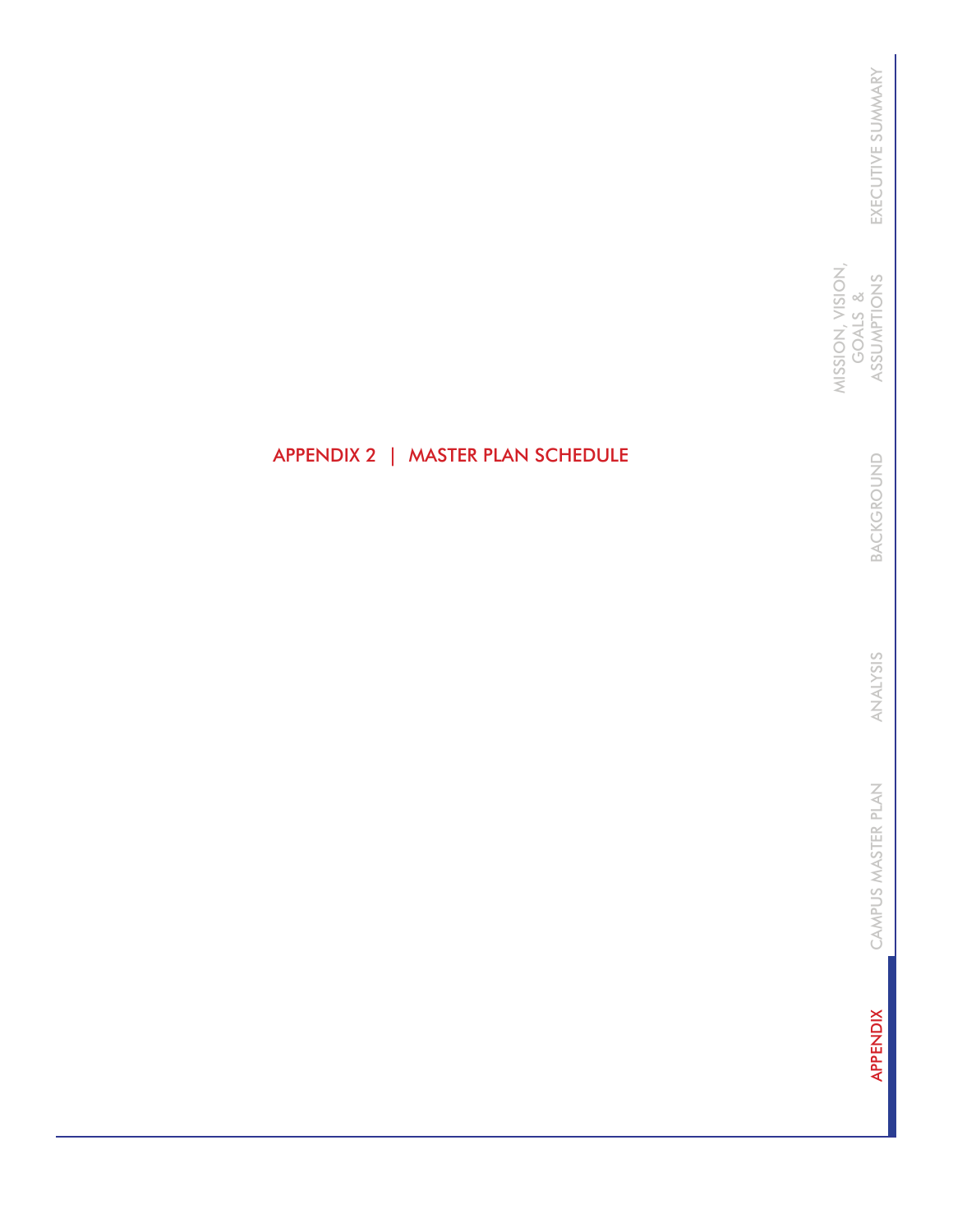| KEY: | $C =$     | President's Cabinet                                       |
|------|-----------|-----------------------------------------------------------|
|      | $OC =$    | Meetings On Campus                                        |
|      | $R =$     | University Review                                         |
|      | $Sub =$   | Submission for University Review                          |
|      | $Pres =$  | Presentation to Cabinet or EMT                            |
|      | $CSub1 =$ | Consultant Submission of work products in progress to WTW |
|      | $CSub2 =$ | Consultant Submission of final phase work products to WTW |
|      |           |                                                           |

| <b>HINOW</b> | DATE                                                                     | <b>DAY</b>                                                                                                                                                                                                                                 | Cabinet Mtgs | On Campus       | Jniv Review | Presentations<br>Submissions | Task          |
|--------------|--------------------------------------------------------------------------|--------------------------------------------------------------------------------------------------------------------------------------------------------------------------------------------------------------------------------------------|--------------|-----------------|-------------|------------------------------|---------------|
|              |                                                                          | <u>W T F S S M T W T F S S M T W T F S S M T W T F S S M T W T F S S M T W T F F S S M T W T F F S S M T W T F F S S M T W T F F S S M T W T F F S S M T W T F F S S M T W T F F F S S M T W T F F F <math>\,</math> F <math>\,</math></u> |              |                 |             |                              |               |
|              |                                                                          |                                                                                                                                                                                                                                            |              |                 |             |                              |               |
|              |                                                                          |                                                                                                                                                                                                                                            |              |                 |             |                              |               |
|              |                                                                          |                                                                                                                                                                                                                                            |              |                 |             |                              |               |
|              |                                                                          |                                                                                                                                                                                                                                            |              |                 |             |                              |               |
|              |                                                                          |                                                                                                                                                                                                                                            |              |                 |             |                              |               |
|              |                                                                          |                                                                                                                                                                                                                                            |              |                 |             |                              |               |
|              |                                                                          |                                                                                                                                                                                                                                            |              |                 |             |                              |               |
|              |                                                                          |                                                                                                                                                                                                                                            |              |                 |             |                              |               |
|              |                                                                          |                                                                                                                                                                                                                                            |              | $\overline{OC}$ |             |                              |               |
|              |                                                                          |                                                                                                                                                                                                                                            |              |                 |             |                              |               |
|              |                                                                          |                                                                                                                                                                                                                                            |              |                 |             |                              |               |
|              |                                                                          |                                                                                                                                                                                                                                            | C            | OC              |             | Pres <sup>1</sup>            |               |
|              |                                                                          |                                                                                                                                                                                                                                            |              |                 |             |                              |               |
| August 2007  |                                                                          |                                                                                                                                                                                                                                            |              |                 |             |                              | Tasks 1 and 2 |
|              |                                                                          |                                                                                                                                                                                                                                            |              |                 |             |                              |               |
|              |                                                                          |                                                                                                                                                                                                                                            |              |                 |             |                              |               |
|              |                                                                          |                                                                                                                                                                                                                                            |              |                 |             |                              |               |
|              |                                                                          |                                                                                                                                                                                                                                            |              |                 |             |                              |               |
|              |                                                                          |                                                                                                                                                                                                                                            |              |                 |             |                              |               |
|              |                                                                          |                                                                                                                                                                                                                                            |              |                 |             |                              |               |
|              |                                                                          |                                                                                                                                                                                                                                            |              |                 |             |                              |               |
|              |                                                                          |                                                                                                                                                                                                                                            |              |                 |             |                              |               |
|              |                                                                          |                                                                                                                                                                                                                                            |              |                 |             |                              |               |
|              |                                                                          |                                                                                                                                                                                                                                            |              |                 |             |                              |               |
|              |                                                                          |                                                                                                                                                                                                                                            |              |                 |             |                              |               |
|              |                                                                          |                                                                                                                                                                                                                                            | Č            |                 |             |                              |               |
|              | <u>  2 3 4 5 6 7 8 9 10 1 12 3 4 5 6 7 8 9 0 1 2 2 3 4 5 6 7 8 9 0 1</u> |                                                                                                                                                                                                                                            |              | $\frac{OC}{OC}$ |             |                              |               |
|              |                                                                          |                                                                                                                                                                                                                                            |              |                 |             |                              |               |
|              |                                                                          |                                                                                                                                                                                                                                            |              |                 |             |                              |               |
|              |                                                                          |                                                                                                                                                                                                                                            |              |                 |             | $C$ Sub2                     |               |

| <sup>1</sup> Monday 8/13 – Presentation, Kick-off to the President's |  |
|----------------------------------------------------------------------|--|
| Cabinet                                                              |  |

|<br>|<br>|

| <b>MONTH</b>   | DATE                                                                                                                                                                                                                                                                                                                  | DAY                                           | Cabinet Mtgs            | On Campus                             | Jniv Review                               | Presentations<br>Submissions          | Task          |
|----------------|-----------------------------------------------------------------------------------------------------------------------------------------------------------------------------------------------------------------------------------------------------------------------------------------------------------------------|-----------------------------------------------|-------------------------|---------------------------------------|-------------------------------------------|---------------------------------------|---------------|
|                |                                                                                                                                                                                                                                                                                                                       |                                               |                         |                                       |                                           |                                       |               |
|                |                                                                                                                                                                                                                                                                                                                       |                                               |                         |                                       |                                           |                                       |               |
|                |                                                                                                                                                                                                                                                                                                                       |                                               |                         |                                       | Labor Day                                 |                                       |               |
|                |                                                                                                                                                                                                                                                                                                                       |                                               |                         |                                       |                                           |                                       |               |
|                |                                                                                                                                                                                                                                                                                                                       |                                               |                         | Joint Trustees &                      |                                           |                                       |               |
|                |                                                                                                                                                                                                                                                                                                                       |                                               |                         | Foundation                            |                                           |                                       |               |
|                |                                                                                                                                                                                                                                                                                                                       |                                               |                         |                                       | R                                         | Sub                                   |               |
|                |                                                                                                                                                                                                                                                                                                                       |                                               |                         |                                       |                                           |                                       | Tasks 1 and 2 |
|                |                                                                                                                                                                                                                                                                                                                       |                                               |                         |                                       |                                           |                                       |               |
|                |                                                                                                                                                                                                                                                                                                                       |                                               | $\overline{\mathsf{C}}$ | ОĆ                                    | $\frac{R}{R}$ $\frac{R}{R}$ $\frac{R}{R}$ | Pres <sup>2</sup>                     |               |
|                |                                                                                                                                                                                                                                                                                                                       |                                               |                         |                                       |                                           |                                       |               |
|                |                                                                                                                                                                                                                                                                                                                       |                                               |                         |                                       |                                           |                                       |               |
|                |                                                                                                                                                                                                                                                                                                                       |                                               |                         |                                       |                                           |                                       |               |
|                |                                                                                                                                                                                                                                                                                                                       |                                               |                         |                                       |                                           |                                       |               |
|                |                                                                                                                                                                                                                                                                                                                       |                                               |                         |                                       |                                           |                                       |               |
|                |                                                                                                                                                                                                                                                                                                                       |                                               |                         |                                       |                                           |                                       |               |
|                |                                                                                                                                                                                                                                                                                                                       |                                               |                         |                                       |                                           |                                       |               |
| September 2007 |                                                                                                                                                                                                                                                                                                                       |                                               |                         |                                       |                                           | $\frac{\text{Pres}^3}{\text{Pres}^4}$ |               |
|                |                                                                                                                                                                                                                                                                                                                       |                                               |                         | $\frac{\overline{OC}}{\overline{OC}}$ |                                           |                                       |               |
|                |                                                                                                                                                                                                                                                                                                                       |                                               |                         |                                       |                                           |                                       |               |
|                |                                                                                                                                                                                                                                                                                                                       |                                               |                         |                                       |                                           |                                       |               |
|                |                                                                                                                                                                                                                                                                                                                       |                                               |                         | Open House                            |                                           |                                       |               |
|                |                                                                                                                                                                                                                                                                                                                       |                                               |                         |                                       |                                           |                                       |               |
|                |                                                                                                                                                                                                                                                                                                                       |                                               | C                       |                                       |                                           |                                       |               |
|                |                                                                                                                                                                                                                                                                                                                       |                                               |                         |                                       |                                           |                                       | Task 3        |
|                |                                                                                                                                                                                                                                                                                                                       |                                               |                         |                                       |                                           |                                       |               |
|                |                                                                                                                                                                                                                                                                                                                       |                                               |                         |                                       |                                           |                                       |               |
|                |                                                                                                                                                                                                                                                                                                                       |                                               |                         |                                       |                                           | CSub1                                 |               |
|                | $\frac{1}{2}$ $\frac{2}{3}$ $\frac{3}{4}$ $\frac{4}{5}$ $\frac{6}{7}$ $\frac{8}{8}$ $\frac{9}{10}$ $\frac{1}{12}$ $\frac{1}{2}$ $\frac{1}{6}$ $\frac{1}{7}$ $\frac{1}{8}$ $\frac{1}{2}$ $\frac{1}{2}$ $\frac{1}{2}$ $\frac{1}{2}$ $\frac{1}{2}$ $\frac{1}{2}$ $\frac{1}{2}$ $\frac{1}{2}$ $\frac{1}{2}$ $\frac{1}{2}$ | <u> s  s  MTWTFSSMTWTFSSMTWTFSSMTWTWTESSM</u> |                         |                                       |                                           |                                       |               |
|                |                                                                                                                                                                                                                                                                                                                       |                                               |                         |                                       |                                           |                                       |               |
|                | $\overline{31}$                                                                                                                                                                                                                                                                                                       |                                               |                         |                                       |                                           |                                       |               |

2 Monday 9/10 – Presentation of Task 1 and Task 2

findings to the President's Cabinet<br><sup>3</sup> Monday 9/17 – Presentations for Academic Affairs Council – 10:30

Tuesday 9/18 – Campus-wide meeting late in the day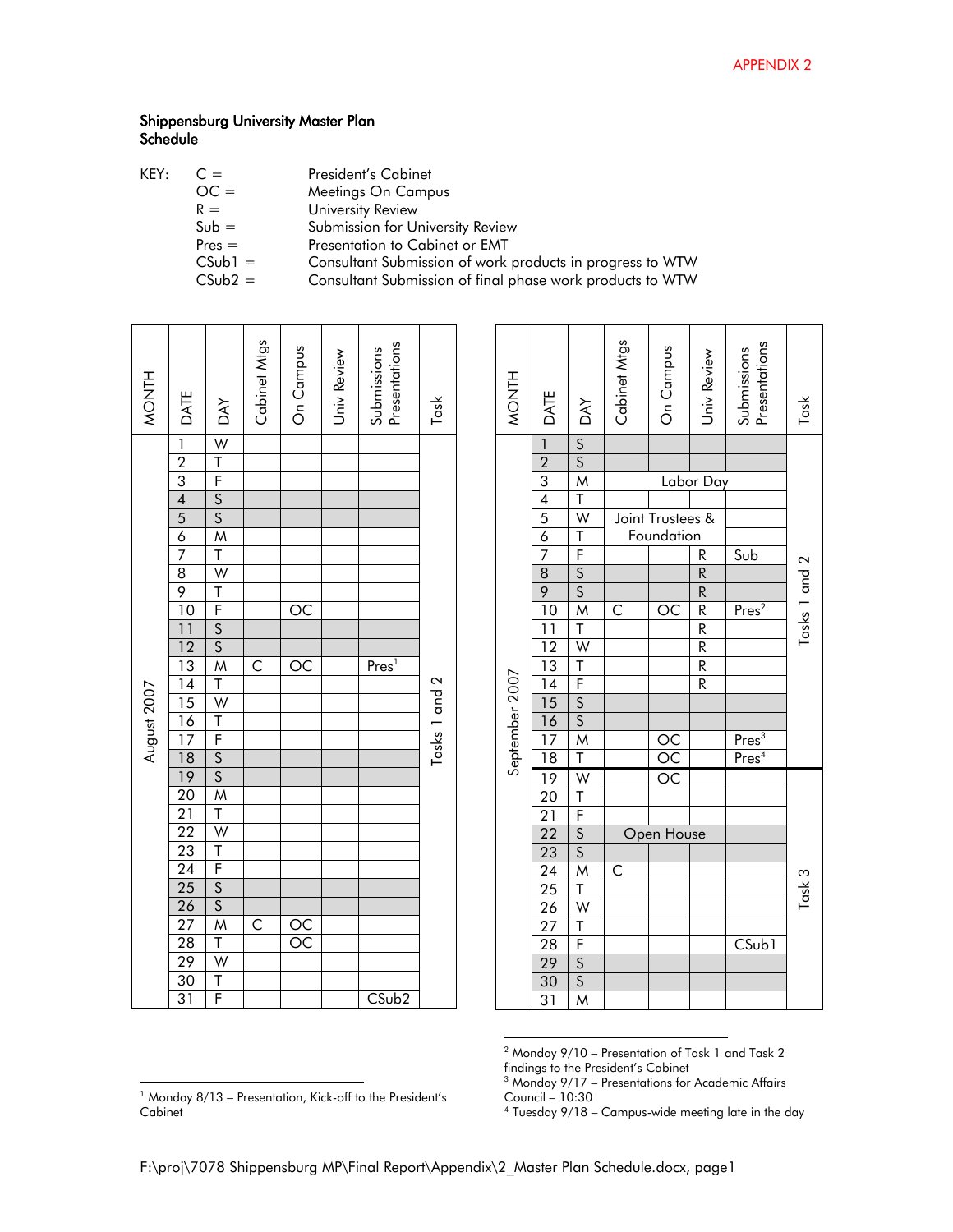| KEY: | $C =$     | <b>President's Cabinet</b>                                |
|------|-----------|-----------------------------------------------------------|
|      | $OC =$    | Meetings On Campus                                        |
|      | $R =$     | University Review                                         |
|      | $Sub =$   | Submission for University Review                          |
|      | $Pres =$  | Presentation to Cabinet or EMT                            |
|      | $CSub1 =$ | Consultant Submission of work products in progress to WTW |
|      | $CSub2 =$ | Consultant Submission of final phase work products to WTW |
|      |           |                                                           |

| MONTH        | DATE                                                                                                                                                                                                                                                                                                                                                      | Cabinet Mtgs            | OCO Campus                            | Jniv Review                     | Presentations<br>Submissions           | Task   |
|--------------|-----------------------------------------------------------------------------------------------------------------------------------------------------------------------------------------------------------------------------------------------------------------------------------------------------------------------------------------------------------|-------------------------|---------------------------------------|---------------------------------|----------------------------------------|--------|
|              |                                                                                                                                                                                                                                                                                                                                                           |                         |                                       |                                 |                                        |        |
|              |                                                                                                                                                                                                                                                                                                                                                           |                         |                                       |                                 |                                        |        |
|              | $\frac{1}{2}$ $\frac{2}{3}$ $\frac{4}{4}$ $\frac{5}{6}$                                                                                                                                                                                                                                                                                                   |                         |                                       |                                 |                                        |        |
|              |                                                                                                                                                                                                                                                                                                                                                           |                         |                                       |                                 |                                        |        |
|              |                                                                                                                                                                                                                                                                                                                                                           |                         |                                       |                                 | CSub2                                  |        |
|              |                                                                                                                                                                                                                                                                                                                                                           |                         |                                       |                                 |                                        |        |
|              | $\overline{7}$                                                                                                                                                                                                                                                                                                                                            |                         |                                       |                                 |                                        |        |
|              | $\overline{8}$                                                                                                                                                                                                                                                                                                                                            | $\overline{\mathsf{C}}$ |                                       |                                 |                                        |        |
|              |                                                                                                                                                                                                                                                                                                                                                           |                         |                                       |                                 |                                        |        |
|              |                                                                                                                                                                                                                                                                                                                                                           |                         |                                       |                                 |                                        |        |
|              |                                                                                                                                                                                                                                                                                                                                                           |                         |                                       |                                 |                                        |        |
|              |                                                                                                                                                                                                                                                                                                                                                           |                         |                                       |                                 | Sub                                    |        |
|              |                                                                                                                                                                                                                                                                                                                                                           |                         |                                       | $R$ $R$ $R$ $R$ $R$ $R$ $R$ $R$ |                                        |        |
| October 2007 |                                                                                                                                                                                                                                                                                                                                                           |                         |                                       |                                 |                                        |        |
|              |                                                                                                                                                                                                                                                                                                                                                           |                         | $\frac{\overline{OC}}{\overline{OC}}$ |                                 |                                        | Task 3 |
|              |                                                                                                                                                                                                                                                                                                                                                           |                         |                                       |                                 |                                        |        |
|              |                                                                                                                                                                                                                                                                                                                                                           |                         |                                       |                                 |                                        |        |
|              |                                                                                                                                                                                                                                                                                                                                                           |                         | $\overline{OC}$                       |                                 | $Pres^5$                               |        |
|              |                                                                                                                                                                                                                                                                                                                                                           |                         |                                       |                                 |                                        |        |
|              |                                                                                                                                                                                                                                                                                                                                                           |                         | Open House                            |                                 |                                        |        |
|              |                                                                                                                                                                                                                                                                                                                                                           |                         |                                       | R                               |                                        |        |
|              |                                                                                                                                                                                                                                                                                                                                                           |                         |                                       |                                 |                                        |        |
|              |                                                                                                                                                                                                                                                                                                                                                           |                         |                                       | $\frac{R}{R}$                   |                                        |        |
|              |                                                                                                                                                                                                                                                                                                                                                           |                         |                                       |                                 |                                        |        |
|              |                                                                                                                                                                                                                                                                                                                                                           |                         | Homecoming                            |                                 |                                        |        |
|              |                                                                                                                                                                                                                                                                                                                                                           |                         |                                       | $\overline{R}$                  |                                        |        |
|              |                                                                                                                                                                                                                                                                                                                                                           |                         |                                       |                                 |                                        |        |
|              |                                                                                                                                                                                                                                                                                                                                                           |                         |                                       |                                 |                                        |        |
|              | $\frac{9}{10} \frac{10}{11} \frac{11}{12} \frac{13}{14} \frac{14}{15} \frac{16}{16} \frac{17}{12} \frac{18}{12} \frac{19}{22} \frac{10}{22} \frac{12}{22} \frac{12}{22} \frac{12}{22} \frac{12}{22} \frac{12}{22} \frac{12}{22} \frac{12}{22} \frac{12}{22} \frac{12}{22} \frac{12}{22} \frac{12}{22} \frac{12}{22} \frac{12}{22} \frac{12}{22} \frac{12$ | $\overline{\mathsf{C}}$ |                                       |                                 | Pres <sup>6</sup><br>Pres <sup>7</sup> |        |
|              | $\overline{30}$                                                                                                                                                                                                                                                                                                                                           |                         | $\frac{OC}{OC}$                       |                                 |                                        |        |
|              | $\overline{31}$                                                                                                                                                                                                                                                                                                                                           |                         |                                       |                                 |                                        |        |

| <b>HINOW</b>  | DATE                                                                                                                                                                                                                                                                                                                  | <b>DAY</b>                                 | Cabinet Mtgs   | On Campus                             | Univ Review         | Presentations<br>Submissions | Task   |
|---------------|-----------------------------------------------------------------------------------------------------------------------------------------------------------------------------------------------------------------------------------------------------------------------------------------------------------------------|--------------------------------------------|----------------|---------------------------------------|---------------------|------------------------------|--------|
|               |                                                                                                                                                                                                                                                                                                                       |                                            |                |                                       |                     |                              |        |
|               |                                                                                                                                                                                                                                                                                                                       |                                            |                |                                       |                     |                              |        |
|               |                                                                                                                                                                                                                                                                                                                       |                                            |                |                                       |                     |                              |        |
|               |                                                                                                                                                                                                                                                                                                                       |                                            |                |                                       |                     |                              |        |
|               |                                                                                                                                                                                                                                                                                                                       |                                            |                |                                       |                     |                              |        |
|               |                                                                                                                                                                                                                                                                                                                       |                                            |                |                                       |                     |                              |        |
|               |                                                                                                                                                                                                                                                                                                                       |                                            |                |                                       |                     |                              |        |
|               |                                                                                                                                                                                                                                                                                                                       |                                            |                |                                       |                     |                              |        |
|               |                                                                                                                                                                                                                                                                                                                       |                                            |                |                                       |                     | CSub1                        |        |
|               |                                                                                                                                                                                                                                                                                                                       |                                            |                |                                       |                     |                              |        |
|               |                                                                                                                                                                                                                                                                                                                       |                                            |                |                                       |                     |                              |        |
|               |                                                                                                                                                                                                                                                                                                                       |                                            | $\overline{C}$ |                                       |                     |                              |        |
|               |                                                                                                                                                                                                                                                                                                                       |                                            |                |                                       |                     |                              |        |
|               |                                                                                                                                                                                                                                                                                                                       |                                            |                |                                       |                     |                              |        |
| November 2007 |                                                                                                                                                                                                                                                                                                                       |                                            |                | $\frac{\overline{OC}}{\overline{OC}}$ |                     | Pres <sup>8</sup>            | Task 4 |
|               |                                                                                                                                                                                                                                                                                                                       |                                            |                |                                       |                     |                              |        |
|               |                                                                                                                                                                                                                                                                                                                       |                                            |                |                                       |                     |                              |        |
|               |                                                                                                                                                                                                                                                                                                                       |                                            |                |                                       |                     |                              |        |
|               |                                                                                                                                                                                                                                                                                                                       |                                            |                |                                       |                     |                              |        |
|               |                                                                                                                                                                                                                                                                                                                       |                                            |                |                                       |                     | $\overline{\text{CSub2}}$    |        |
|               |                                                                                                                                                                                                                                                                                                                       |                                            |                |                                       |                     |                              |        |
|               |                                                                                                                                                                                                                                                                                                                       |                                            |                |                                       | <b>Thanksgiving</b> |                              |        |
|               |                                                                                                                                                                                                                                                                                                                       |                                            |                |                                       |                     |                              |        |
|               |                                                                                                                                                                                                                                                                                                                       |                                            |                |                                       |                     |                              |        |
|               |                                                                                                                                                                                                                                                                                                                       |                                            |                |                                       |                     |                              |        |
|               |                                                                                                                                                                                                                                                                                                                       |                                            |                |                                       |                     |                              |        |
|               |                                                                                                                                                                                                                                                                                                                       |                                            |                |                                       |                     |                              |        |
|               |                                                                                                                                                                                                                                                                                                                       |                                            |                |                                       |                     |                              |        |
|               | $\frac{1}{2}$ $\frac{2}{3}$ $\frac{3}{4}$ $\frac{4}{5}$ $\frac{6}{7}$ $\frac{8}{9}$ $\frac{9}{10}$ $\frac{1}{12}$ $\frac{1}{2}$ $\frac{1}{3}$ $\frac{1}{6}$ $\frac{1}{7}$ $\frac{1}{8}$ $\frac{1}{7}$ $\frac{1}{8}$ $\frac{1}{7}$ $\frac{1}{8}$ $\frac{1}{7}$ $\frac{1}{8}$ $\frac{1}{7}$ $\frac{1}{8}$ $\frac{1}{7}$ | TFSSMTWTFSSMTWTFSSMTWT  S  SMT      SSMTWT |                |                                       |                     |                              |        |
|               |                                                                                                                                                                                                                                                                                                                       |                                            |                |                                       | R                   | $\overline{\mathsf{Sub}}$    |        |

 5 Thursday 10/18 – Presentation of Task 3 findings to the SU Foundation Board

Monday 10/29 – Presentation of Task 3 findings to the

President's Cabinet

Tuesday 10/30 – Review/Approval of Task 3 by SU

 8 Thursday 11/15 – Presentation to Trustees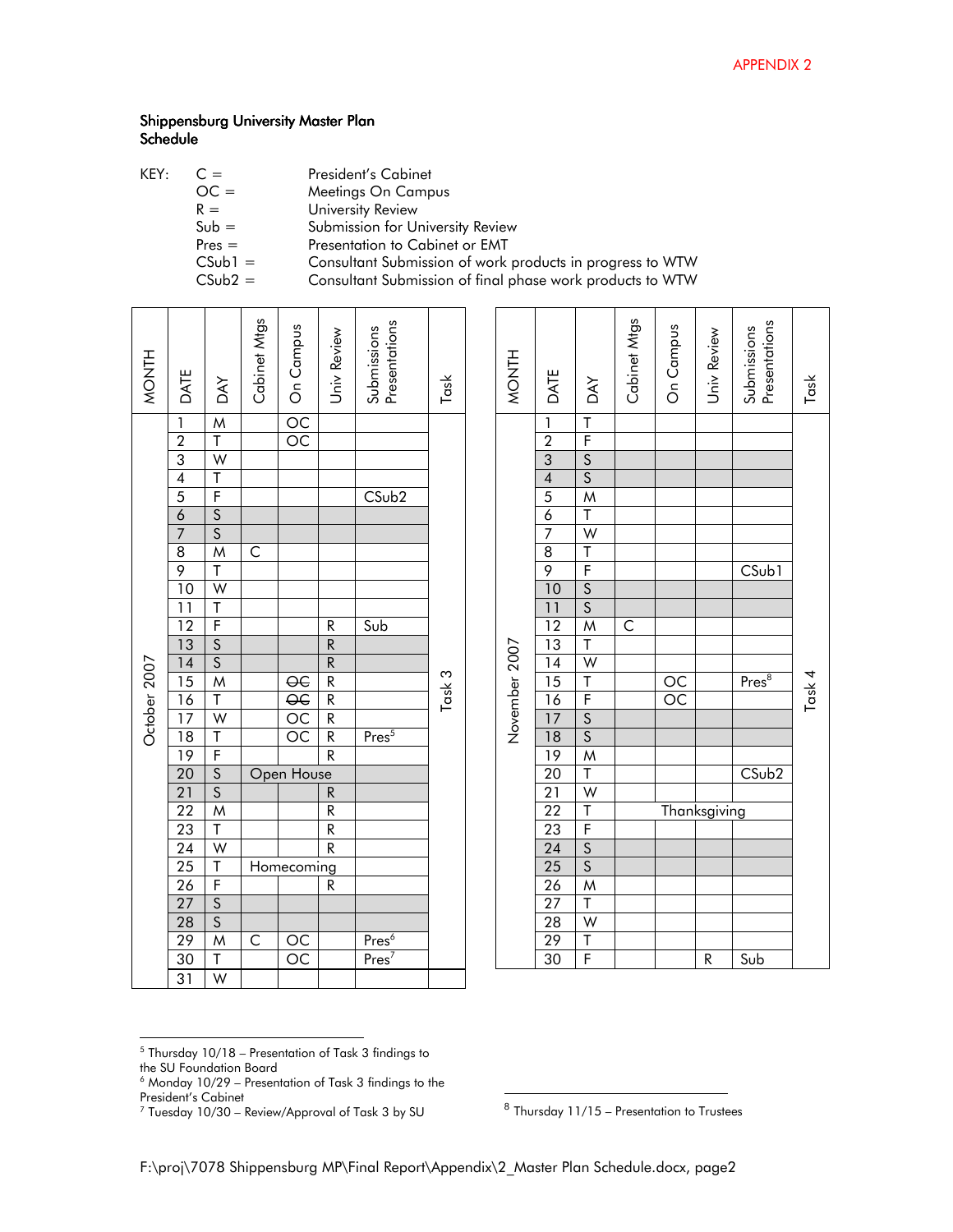| KEY: | President's Cabinet |  |  |
|------|---------------------|--|--|
|      |                     |  |  |

| $OC =$               | Meetings On Campus               |
|----------------------|----------------------------------|
| $R =$                | University Review                |
| $Sub =$              | Submission for University Review |
| $Pres =$             | Presentation to Cabinet or EMT   |
| $\sim$ $\sim$ $\sim$ |                                  |

CSub1 = Consultant Submission of work products in progress to WTW

CSub2 = Consultant Submission of final phase work products to WTW

| <b>MONTH</b>  | DATE                                                                                                                                                                                                                                                                                      | DAY                                                                                                             |                 |                                                                                 | Presentations<br>Submissions    | Task   |
|---------------|-------------------------------------------------------------------------------------------------------------------------------------------------------------------------------------------------------------------------------------------------------------------------------------------|-----------------------------------------------------------------------------------------------------------------|-----------------|---------------------------------------------------------------------------------|---------------------------------|--------|
|               |                                                                                                                                                                                                                                                                                           |                                                                                                                 |                 |                                                                                 |                                 |        |
|               |                                                                                                                                                                                                                                                                                           |                                                                                                                 |                 |                                                                                 |                                 |        |
|               |                                                                                                                                                                                                                                                                                           |                                                                                                                 |                 | $\frac{R}{R}\frac{R}{R}\frac{R}{R}\frac{R}{R}\frac{R}{R}\frac{R}{R}\frac{R}{R}$ | Pres <sup>9</sup>               |        |
|               |                                                                                                                                                                                                                                                                                           |                                                                                                                 |                 |                                                                                 |                                 |        |
|               |                                                                                                                                                                                                                                                                                           |                                                                                                                 |                 |                                                                                 |                                 |        |
|               |                                                                                                                                                                                                                                                                                           |                                                                                                                 |                 |                                                                                 |                                 |        |
|               |                                                                                                                                                                                                                                                                                           |                                                                                                                 |                 |                                                                                 |                                 |        |
|               |                                                                                                                                                                                                                                                                                           |                                                                                                                 |                 |                                                                                 |                                 |        |
|               |                                                                                                                                                                                                                                                                                           |                                                                                                                 |                 |                                                                                 |                                 | Task 4 |
|               |                                                                                                                                                                                                                                                                                           |                                                                                                                 |                 |                                                                                 |                                 |        |
|               |                                                                                                                                                                                                                                                                                           |                                                                                                                 |                 |                                                                                 |                                 |        |
|               |                                                                                                                                                                                                                                                                                           |                                                                                                                 |                 |                                                                                 |                                 |        |
|               |                                                                                                                                                                                                                                                                                           |                                                                                                                 |                 |                                                                                 |                                 |        |
| December 2007 |                                                                                                                                                                                                                                                                                           |                                                                                                                 |                 | $\overline{\mathsf{R}}$                                                         |                                 |        |
|               |                                                                                                                                                                                                                                                                                           |                                                                                                                 | Graduation      |                                                                                 |                                 |        |
|               |                                                                                                                                                                                                                                                                                           |                                                                                                                 |                 |                                                                                 |                                 |        |
|               |                                                                                                                                                                                                                                                                                           |                                                                                                                 |                 |                                                                                 | $\overline{\mathrm{Pres}^{10}}$ |        |
|               |                                                                                                                                                                                                                                                                                           |                                                                                                                 | $\frac{OC}{OC}$ |                                                                                 |                                 |        |
|               |                                                                                                                                                                                                                                                                                           |                                                                                                                 |                 |                                                                                 |                                 |        |
|               |                                                                                                                                                                                                                                                                                           |                                                                                                                 |                 |                                                                                 |                                 |        |
|               |                                                                                                                                                                                                                                                                                           |                                                                                                                 |                 |                                                                                 |                                 |        |
|               |                                                                                                                                                                                                                                                                                           |                                                                                                                 |                 |                                                                                 |                                 |        |
|               |                                                                                                                                                                                                                                                                                           |                                                                                                                 |                 |                                                                                 |                                 |        |
|               |                                                                                                                                                                                                                                                                                           |                                                                                                                 |                 |                                                                                 |                                 | Task 5 |
|               |                                                                                                                                                                                                                                                                                           |                                                                                                                 |                 | Christmas                                                                       |                                 |        |
|               |                                                                                                                                                                                                                                                                                           |                                                                                                                 |                 |                                                                                 |                                 |        |
|               |                                                                                                                                                                                                                                                                                           |                                                                                                                 |                 |                                                                                 |                                 |        |
|               |                                                                                                                                                                                                                                                                                           |                                                                                                                 |                 |                                                                                 |                                 |        |
|               | $\frac{1}{2}$ $\frac{2}{3}$ $\frac{3}{4}$ $\frac{4}{5}$ $\frac{6}{7}$ $\frac{8}{9}$ $\frac{9}{10}$ $\frac{1}{12}$ $\frac{1}{3}$ $\frac{1}{4}$ $\frac{1}{5}$ $\frac{1}{6}$ $\frac{1}{7}$ $\frac{1}{8}$ $\frac{1}{2}$ $\frac{1}{2}$ $\frac{1}{2}$ $\frac{1}{2}$ $\frac{1}{2}$ $\frac{1}{2}$ | S _S_M_T_W_T__F__S__S_M_T__W_T___F____S__S__M_T__W__T___F_____S__S_M_T__W__T__F____S__S_M_T__W__T__F____S__S_M_ |                 |                                                                                 |                                 |        |
|               |                                                                                                                                                                                                                                                                                           |                                                                                                                 |                 |                                                                                 |                                 |        |
|               |                                                                                                                                                                                                                                                                                           |                                                                                                                 |                 |                                                                                 |                                 |        |

| <b>MONTH</b> | DATE                                                                                                                                                                                                                                                                                                     | <b>DAY</b> | Cabinet Mtgs | On Campus                             | Univ Review   | Presentations<br>Submissions | Task   |
|--------------|----------------------------------------------------------------------------------------------------------------------------------------------------------------------------------------------------------------------------------------------------------------------------------------------------------|------------|--------------|---------------------------------------|---------------|------------------------------|--------|
|              |                                                                                                                                                                                                                                                                                                          |            |              | New Year's Day                        |               |                              |        |
|              |                                                                                                                                                                                                                                                                                                          |            |              |                                       |               |                              |        |
|              |                                                                                                                                                                                                                                                                                                          |            |              |                                       |               |                              |        |
|              |                                                                                                                                                                                                                                                                                                          |            |              |                                       |               | $C$ Sub1                     |        |
|              |                                                                                                                                                                                                                                                                                                          |            |              |                                       |               |                              |        |
|              |                                                                                                                                                                                                                                                                                                          |            |              |                                       |               |                              |        |
|              |                                                                                                                                                                                                                                                                                                          |            |              | $\frac{OC}{OC}$                       |               |                              |        |
|              |                                                                                                                                                                                                                                                                                                          |            |              |                                       |               |                              |        |
|              |                                                                                                                                                                                                                                                                                                          |            |              |                                       |               |                              |        |
|              |                                                                                                                                                                                                                                                                                                          |            |              |                                       |               |                              |        |
|              |                                                                                                                                                                                                                                                                                                          |            |              |                                       |               | $\overline{\text{CSub2}}$    |        |
|              |                                                                                                                                                                                                                                                                                                          |            |              |                                       |               |                              |        |
|              |                                                                                                                                                                                                                                                                                                          |            |              |                                       |               |                              |        |
|              |                                                                                                                                                                                                                                                                                                          |            |              |                                       |               |                              |        |
|              |                                                                                                                                                                                                                                                                                                          |            |              |                                       |               |                              | Task 5 |
|              |                                                                                                                                                                                                                                                                                                          |            |              |                                       |               |                              |        |
|              |                                                                                                                                                                                                                                                                                                          |            |              |                                       |               |                              |        |
| January 2008 |                                                                                                                                                                                                                                                                                                          |            |              |                                       |               | Sub                          |        |
|              |                                                                                                                                                                                                                                                                                                          |            |              |                                       |               |                              |        |
|              |                                                                                                                                                                                                                                                                                                          |            |              |                                       | $\frac{R}{R}$ |                              |        |
|              |                                                                                                                                                                                                                                                                                                          |            |              | $\frac{\overline{OC}}{\overline{OC}}$ |               |                              |        |
|              |                                                                                                                                                                                                                                                                                                          |            |              |                                       |               | Pres <sup>11</sup>           |        |
|              |                                                                                                                                                                                                                                                                                                          |            |              |                                       |               |                              |        |
|              |                                                                                                                                                                                                                                                                                                          |            |              |                                       |               |                              |        |
|              |                                                                                                                                                                                                                                                                                                          |            |              |                                       |               |                              |        |
|              |                                                                                                                                                                                                                                                                                                          |            |              |                                       |               |                              |        |
|              | $\frac{1}{2\cdot 3}$ 4 $\frac{4}{5\cdot 6}$ 7 $\frac{8}{9}$ $\frac{9}{10}$ 1 $\frac{1}{12}$ $\frac{13}{14}$ $\frac{16}{12}$ $\frac{17}{18}$ $\frac{19}{12}$ $\frac{12}{2}$ $\frac{2}{2}$ $\frac{2}{3}$ $\frac{2}{4}$ $\frac{2}{5}$ $\frac{2}{6}$ $\frac{7}{7}$ $\frac{8}{8}$ $\frac{9}{3}$ $\frac{1}{3}$ |            |              |                                       |               |                              |        |
|              |                                                                                                                                                                                                                                                                                                          |            |              |                                       |               |                              |        |
|              |                                                                                                                                                                                                                                                                                                          |            |              |                                       |               |                              |        |
|              |                                                                                                                                                                                                                                                                                                          |            |              |                                       |               |                              |        |
|              |                                                                                                                                                                                                                                                                                                          |            |              |                                       |               |                              |        |

 9 Monday 12/3 – Presentation of Task 4 findings to the

President's Cabinet <sup>10</sup> Monday 12/17 – Review/Approval of Task 4 by SU

<sup>-</sup> Monday 01/21 – Presentation of Task 5 findings to President's Cabinet